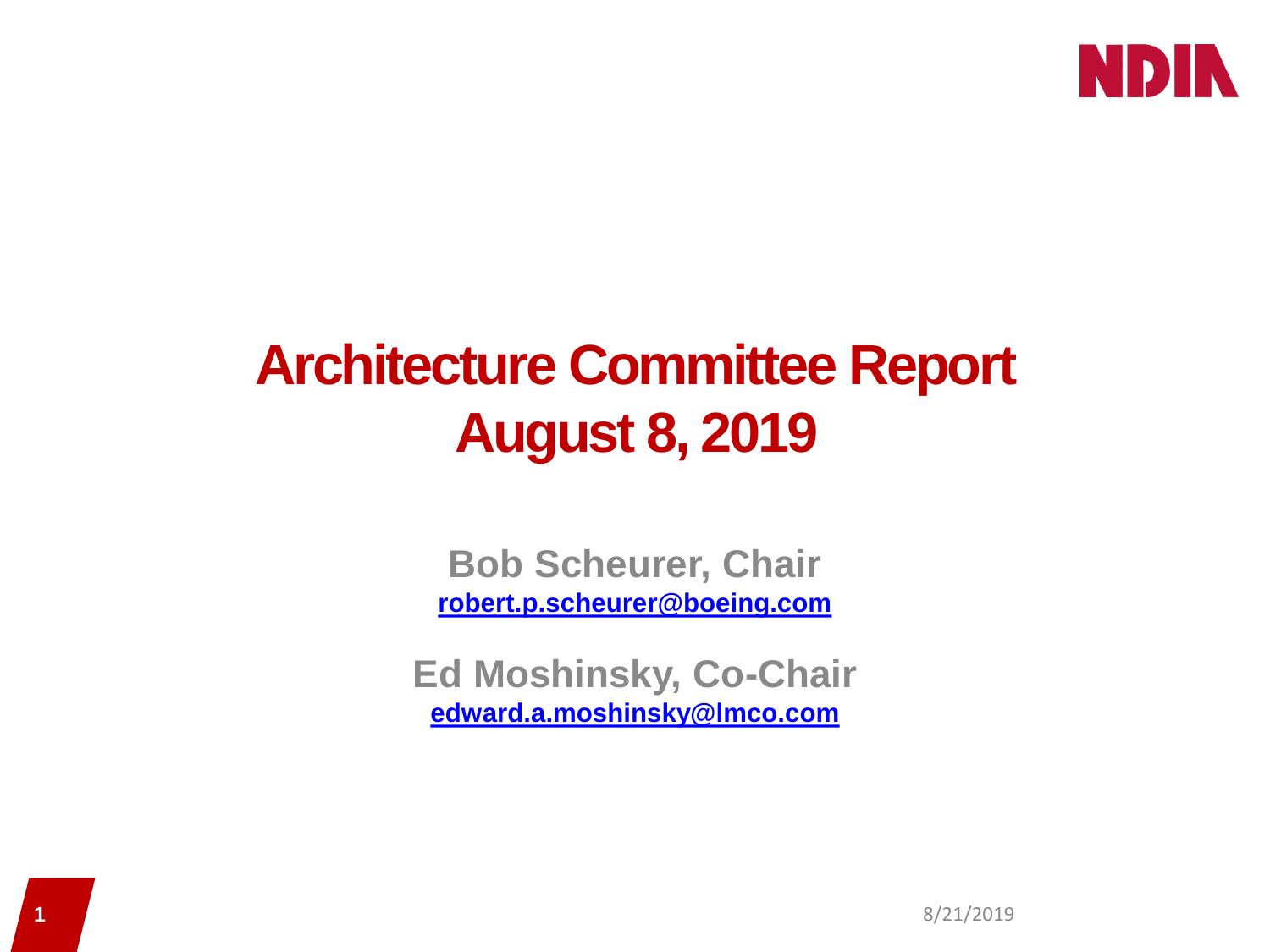#### **Status –August 2019**



- **Meeting Bi-Weekly, w/Separate Sub-Committee Meetings as Req'd:**
	- MOSA Recommendations Sub-Committee (Bob Scheurer, et. al.)
	- Revisions to MOSA Recommendations and White Paper (Steve Thelin, et. al.)
	- MOSA Metrics Sub-Committee (Modularity / Openness) (Charles Domercant, et. al.)
- **Currently 62 Members (+2 Since June Report) – Cross-Section of Industry & Govt.**
	- Incl. DoD/Services Sponsors: Philomena (Phil) Zimmerman, Monique Ofori, Kyle Hurst, et. al.
	- About 1/4 are regularly engaged participants
- **Top Focus Area: Modular Open Systems** *Approach* **(MOSA)**
- **21 SE Conference Abstracts Accepted for Architecture/MOSA Track (All Day Wed. Oct. 24 and Thurs. Oct. 25 A.M.) – 10 Abstracts in 2018**
- **Several Committee Members Participating in MOSWG Events**
	- Steve Thelin Brief of Committee's MOSA Recommendations at MOSA Industry Meeting
	- Many Team Members Participating in MOSA Standards WG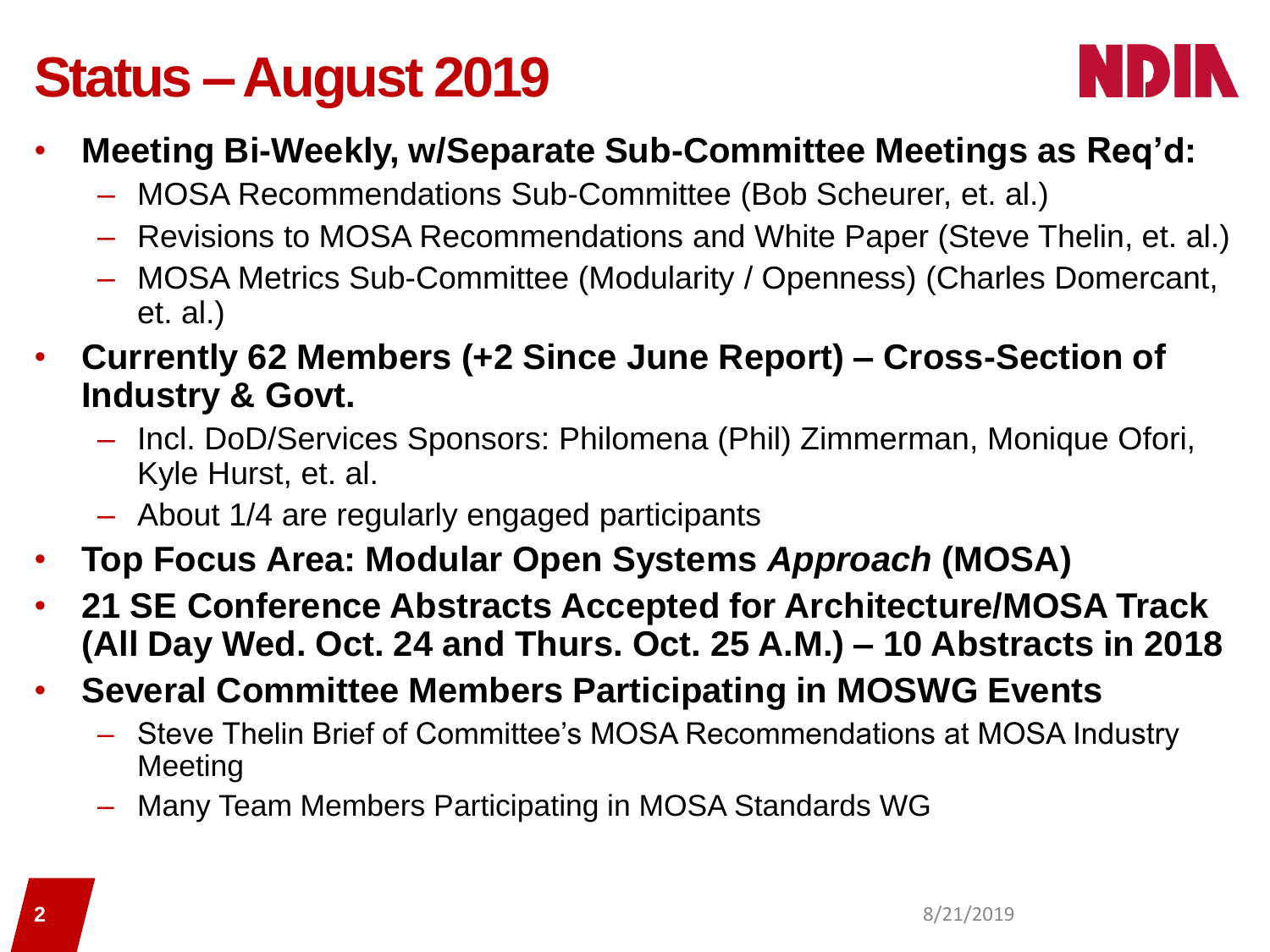## **Status –August 2019 (Continued)**



- **Response to DoD Inquiry: "***What does Industry need from OSD to show OSD's commitment to MOSA***?" (Ed Moshinsky Coordinating)**
- **Inquiry by Phil Zimmerman: How to make architectures and architecting more useful.**
- **Future Architecting/Architecture Topics Under Consideration:**
	- Measuring MOSA / MOSA Metrics (Derived from Recommendations)
	- Architectures in Mission Engineering, Digital Engineering, etc.
	- Architecture Frameworks (UAF etc.)
- Reference Architectures **3** 8/21/2019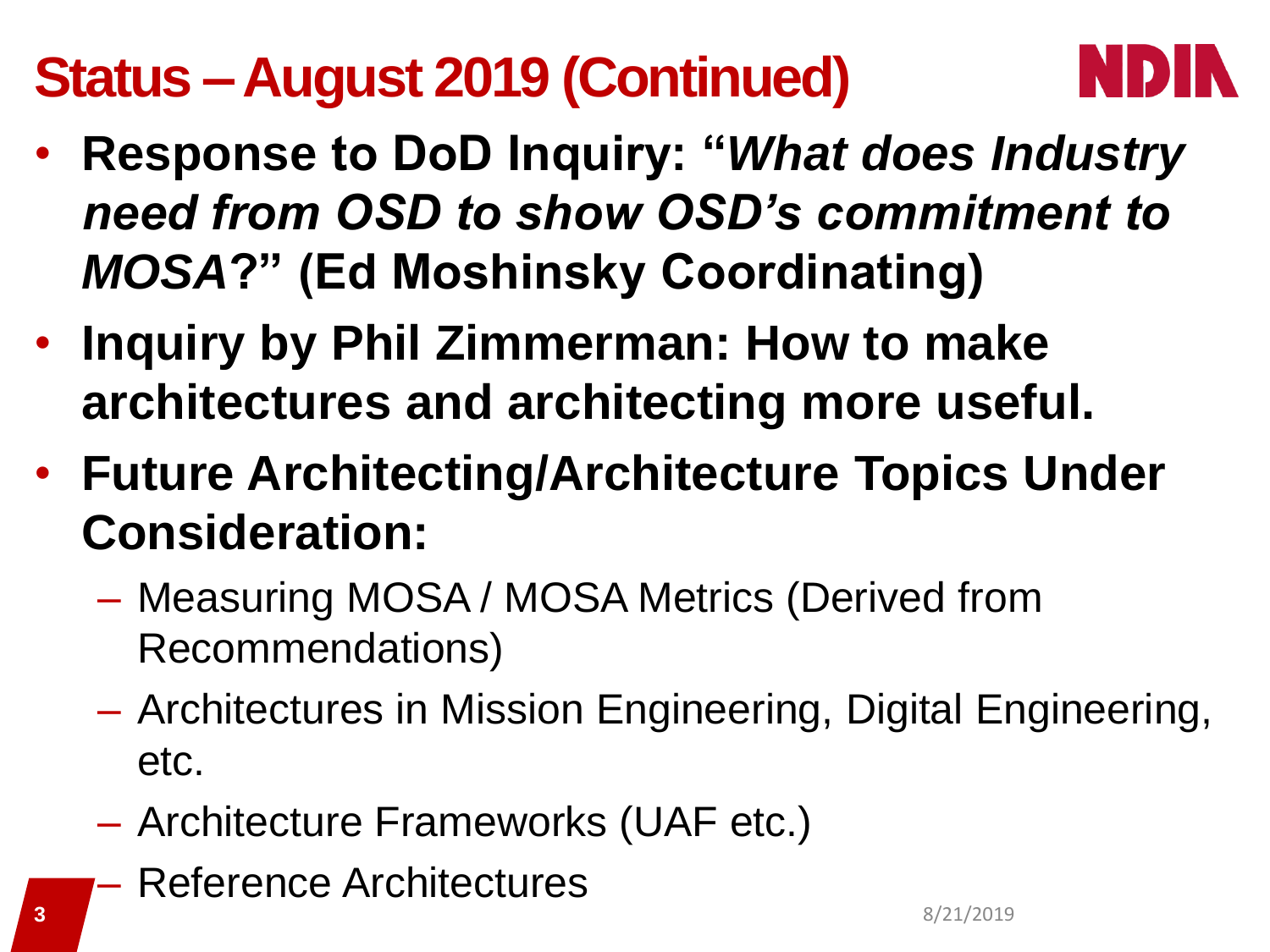#### **Back-Up/Reference Material**

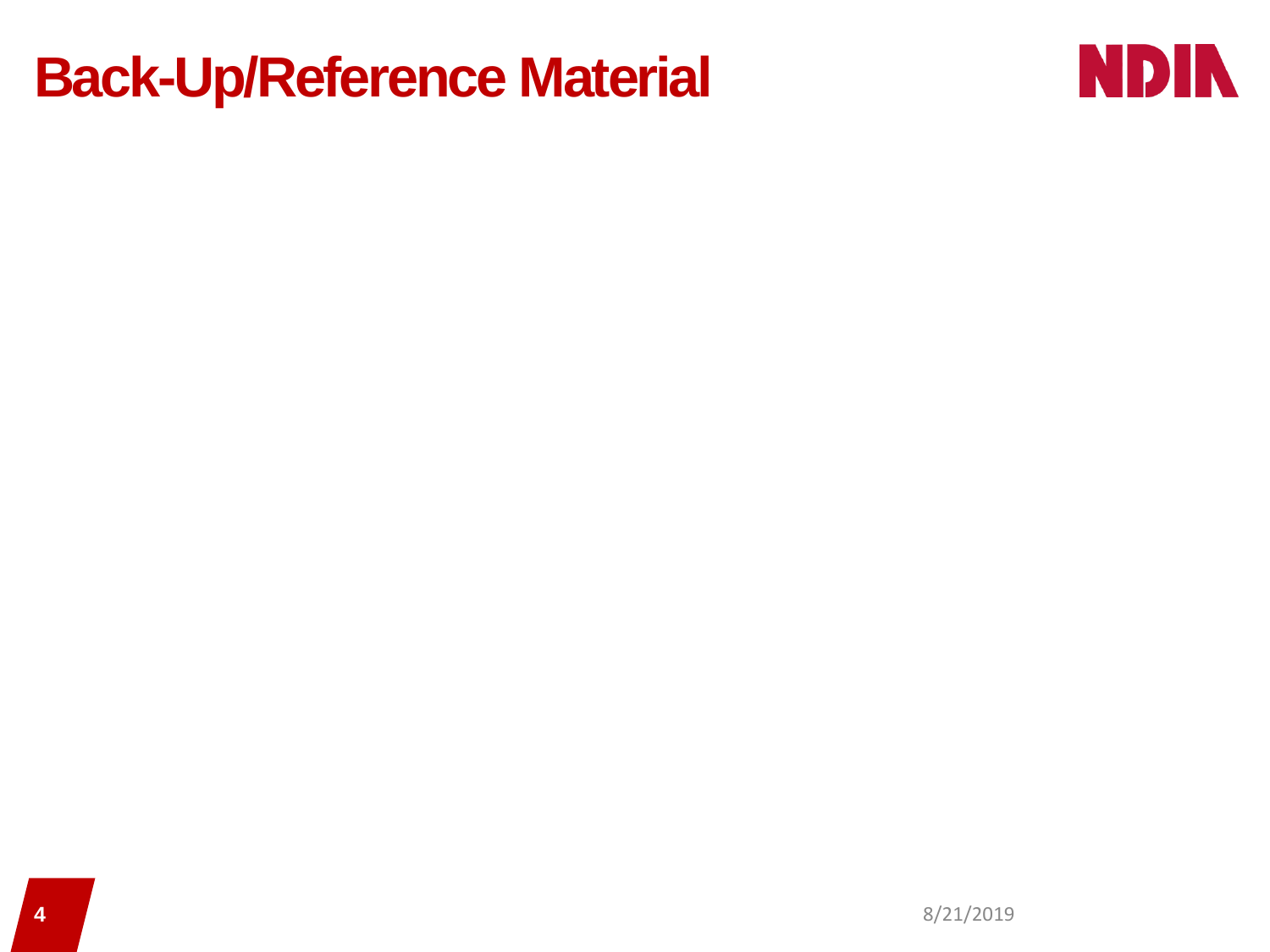# **Architecture Committee Current Membership**

| <b>Name/E-Mail Address</b> |                                                                                                           | <b>Name/E-Mail Address</b> |                                                                                                         |
|----------------------------|-----------------------------------------------------------------------------------------------------------|----------------------------|---------------------------------------------------------------------------------------------------------|
| 1.                         | Palmer (US), John R <john.r.palmer2@boeing.com>;</john.r.palmer2@boeing.com>                              | 31.                        | Thomas Murphy <murphyth@silverbulletinc.com>;</murphyth@silverbulletinc.com>                            |
| 2.                         | steven.dam@specinnovations.com;                                                                           | 32.                        | Tim Olson <tim.olson@lsi-inc.com>;</tim.olson@lsi-inc.com>                                              |
| 3.                         | Pape-II (US), Louis E < louis.e.pape-ii@boeing.com>;                                                      | 33.                        | charles.domercant@gtri.gatech.edu;                                                                      |
| 4.                         | Sisson (US), Curtis A <curtis.a.sisson@boeing.com>;</curtis.a.sisson@boeing.com>                          | 34.                        | Peter Grim <peter.grim@imco.com>;</peter.grim@imco.com>                                                 |
| 5.                         | Gau Pagnanelli (US), Christi A <christi.a.gaupagnanelli@boeing.com>;</christi.a.gaupagnanelli@boeing.com> | 35.                        | kvv5cf@virginia.edu; eric.b.dano@baesystems.com;                                                        |
| 6.                         | Gualdoni (US), James D < James.D.Gualdoni@boeing.com>;                                                    | 36.                        | Domercant, Jean <jean.domercant@gtri.gatech.edu>;</jean.domercant@gtri.gatech.edu>                      |
| 7.                         | Kyes (US), Kelly <kelly.kyes@boeing.com>;</kelly.kyes@boeing.com>                                         | 37.                        | tamcdermott42@gmail.com;                                                                                |
| 8.                         | Franco (US), Mike <mike.franco@boeing.com>;</mike.franco@boeing.com>                                      | 38.                        | Hambrick, Tamara [US] (MS <tamara.hambrick@ngc.com>;</tamara.hambrick@ngc.com>                          |
| 9.                         | Nielsen-Jr (US), Brian D<br><br>brian.d.nielsen-jr@boeing.com>;                                           | 39.                        | Jugovic, Heidi J [US] (MS <heidi.jugovic@ngc.com>;</heidi.jugovic@ngc.com>                              |
| 10.                        | Dillon (US), Kevin <kevin.dillon2@boeing.com>;</kevin.dillon2@boeing.com>                                 | 40.                        | Lepe, Pedro D [US] (AS <pedro.lepe@ngc.com>;</pedro.lepe@ngc.com>                                       |
| 11.                        | Adrienne A Rivera <aarivera@raytheon.com>;</aarivera@raytheon.com>                                        | 41.                        | Kruse, Jonathan <jonathan.kruse@lmco.com>;</jonathan.kruse@lmco.com>                                    |
| 12.                        | Alan Brenner <al.brenner@bbi2.com>;</al.brenner@bbi2.com>                                                 | 42.                        | Mitchell, Steve <steve.mitchell@imco.com>;</steve.mitchell@imco.com>                                    |
| 13.                        | Bruce J Brown (IS <brown.bruce@ngc.com>;</brown.bruce@ngc.com>                                            | 43.                        | Thomas McDermott <tmcdermo@stevens.edu>;</tmcdermo@stevens.edu>                                         |
| 14.                        | Chester L Levins <chester_l_levins@raytheon.com>;</chester_l_levins@raytheon.com>                         | 44.                        | Coughenour, Mike <mike.coughenour@imco.com>;</mike.coughenour@imco.com>                                 |
| 15.                        | Claudia Rose <claudia.rose@bbi2.com>;</claudia.rose@bbi2.com>                                             | 45.                        | Steve Thelin <stephen_thelin@raytheon.com>;</stephen_thelin@raytheon.com>                               |
| 16.                        | Dave McDaniel <davem@silverbulletinc.com>;</davem@silverbulletinc.com>                                    | 46.                        | Gans, Howard <hgans@harris.com>;</hgans@harris.com>                                                     |
| 17.                        | Edward A Moshinsky <edward.a.moshinsky@lmco.com>;</edward.a.moshinsky@lmco.com>                           | 47.                        | mark.gibson@engilitycorp.com; john.stough@jhna.com;                                                     |
| 18.                        | Everett Lewis <everett.t.lewis@rolls-royce.com>;</everett.t.lewis@rolls-royce.com>                        | 48.                        | Ofori, Monique F CTR OSD OUSD ATL (US) <monique.f.ofori.ctr@mail.mil>;</monique.f.ofori.ctr@mail.mil>   |
| 19.                        | gkukkala@drc.com;                                                                                         | 49.                        | Gibson, Mark @ Engility <mark.gibson@engility.com>;</mark.gibson@engility.com>                          |
| 20.                        | Jack E Zavin OSD OUSD ATL (US <jack.e.zavin.civ@mail.mil>;</jack.e.zavin.civ@mail.mil>                    | 50.                        | Robinson (US), Jeffrey D <jeffrey.d.robinson2@boeing.com>;</jeffrey.d.robinson2@boeing.com>             |
| 21.                        | jklein@sei.cmu.edu;                                                                                       | 51.                        | Carter, Brian [US] (AS) <brian.carter@ngc.com>;</brian.carter@ngc.com>                                  |
| 22.                        | Judith S. Dahmann <jdahmann@mitre.org>;</jdahmann@mitre.org>                                              | 52.                        | Alexander, Tyesia P CTR (USA) <tyesia.p.alexander.ctr@mail.mil>;</tyesia.p.alexander.ctr@mail.mil>      |
| 23.                        | Kendall G Young (AS <kendall.young@ngc.com>;</kendall.young@ngc.com>                                      | 53.                        | Gibson, Mark <mark.s.gibson@saic.com>;</mark.s.gibson@saic.com>                                         |
| 24.                        | Kevin S. Agan CIV (US <kevin.s.agan.civ@mail.mil>;</kevin.s.agan.civ@mail.mil>                            | 54.                        | Gibson, Mark S CTR OSD OUSD R-E (USA) <mark.s.gibson6.ctr@mail.mil>;</mark.s.gibson6.ctr@mail.mil>      |
| 25.                        | Marino, Rob <robert.marino@ngc.com>;</robert.marino@ngc.com>                                              | 55.                        | Hurst, James K (Kyle) CIV USAF SAF-AQ (US) <james.k.hurst9.civ@mail.mil>;</james.k.hurst9.civ@mail.mil> |
| 26.                        | Michael L Wayson CIV OSD DOD CIO (US <michael.l.wayson.civ@mail.mil>;</michael.l.wayson.civ@mail.mil>     | 56.                        | LauraEHart1@gmail.com; Laura.E.Hart@Imco.com;                                                           |
| 27.                        | Philomena Zimmerman <philomena.m.zimmerman.civ@mail.mil>;</philomena.m.zimmerman.civ@mail.mil>            | 57.                        | Dillow, Robert A CTR OSD OUSD R-E (USA) <robert.a.dillow.ctr@mail.mil>;</robert.a.dillow.ctr@mail.mil>  |
| 28.                        | Roedler, Garry J <garry.j.roedler@imco.com>;</garry.j.roedler@imco.com>                                   | 58.                        | Dillow, Robert <robert.dillow@dac.us>;</robert.dillow@dac.us>                                           |
| 29.                        | Ron C Williamson <ron c="" williamson@raytheon.com="">;</ron>                                             | 59.                        | Moshinsky, Alan alan.moshinsky@lmco.com                                                                 |
| 30.                        | S R Muller CIV (US < shaughnn.r.muller.civ@mail.mil>;                                                     | 60.                        | Scheurer, Bob Robert.p.scheurer@boeing.com                                                              |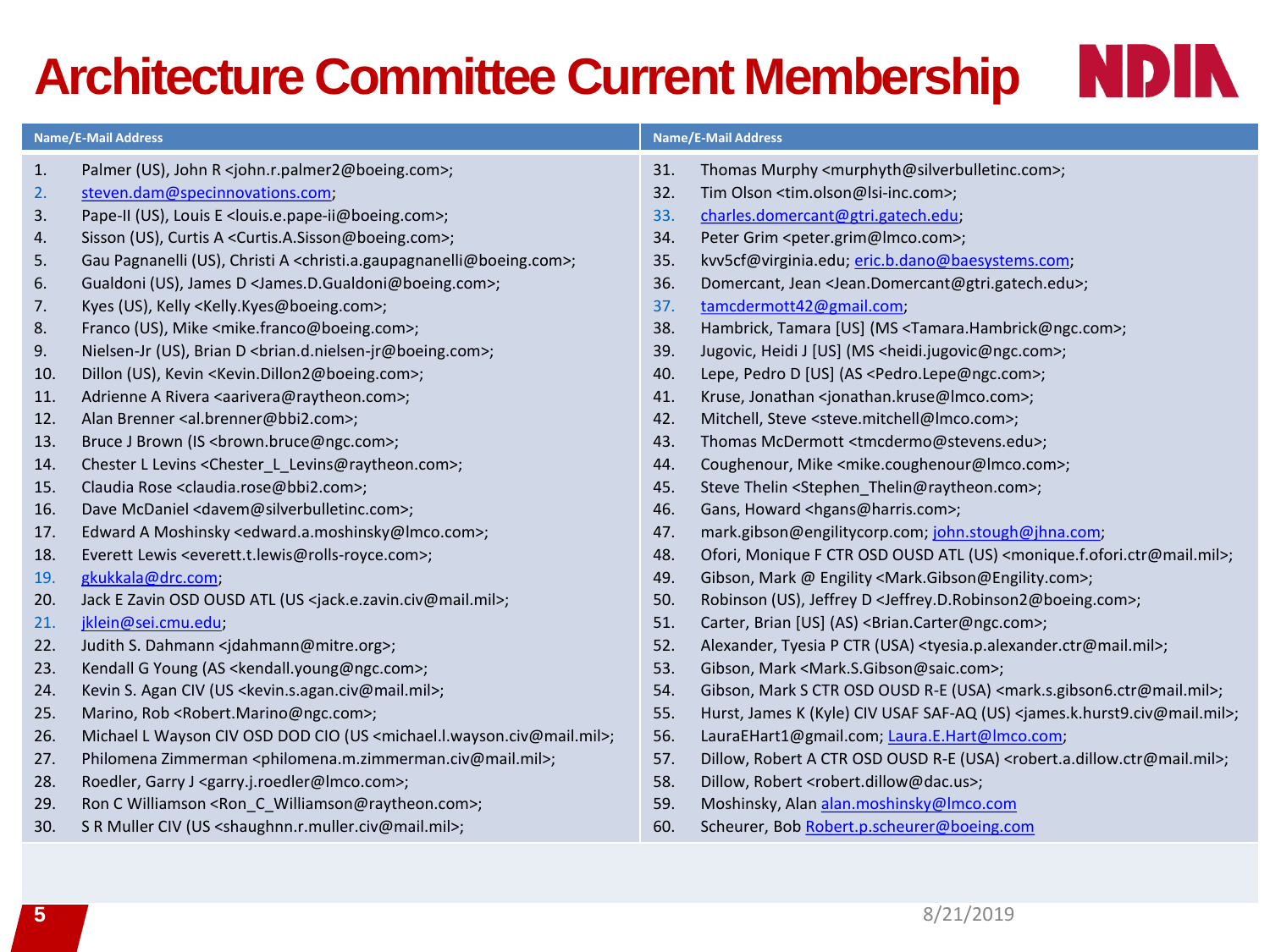#### **Summary of MOSA White Paper Recommendations (Rev. B2 -20190726)**



- **1. Develop MOSA strategy early in an acquisition process:** Explicitly state MOSA objectives, desired outcomes, and the strategy/plan for getting there at all appropriate levels.
- **2. Define MOSA implementation approach (Acquirer & supplier roles):** Define levels of modularity and openness for each level of design, planned partitioning, what and how interfaces are to be controlled, and the domain in which commonality is desired.
- **3. Define interfaces in terms of MIL-STD-881D taxonomy levels of detail (2 and 3 digit level, i.e. major system levels; For example, 4-digit level would be a radar system, air frame, propulsion, power, etc.):** MIL-STD-881D is important for establishing a common language and needs to be used consistently
- **4. Apply MOSA in software architectures at appropriate levels of abstraction and complexity:**  Develop a software taxonomy similar to 881D to guide development of software MOSA along with the targeted applicable software domain
- **5. Implement MOSA as part of a larger and more robust Digital Engineering strategy**
- **6. Incorporate cybersecurity strategy in a MOSA application at the time of initial design, not as a later addition:** Design-in SSE up front and as part of the system architecture
- **7. DOD and industry work together to define how to evaluate MOSA and certify as MOSA compliant:**  Define MOSA metrics, evaluation process, certification requirements, and create library of MOSA certified systems
- **8. Develop and implement enablers with appropriate investment to affect culture change required for successful widespread adoption of MOSA**: Includes OSMP, MOSA in Technical Reviews, and MOSA Strategy Defined at all levels of the system
- **9. Create library of MOSA-Certified systems and interfaces: Re-useable a**rchive for follow-on impr.
- **10. Define a means for comparing and specifying standards and interfaces for a MOSA enabled environment:** Critical for assigning interfaces/types in an architecture and identifying gaps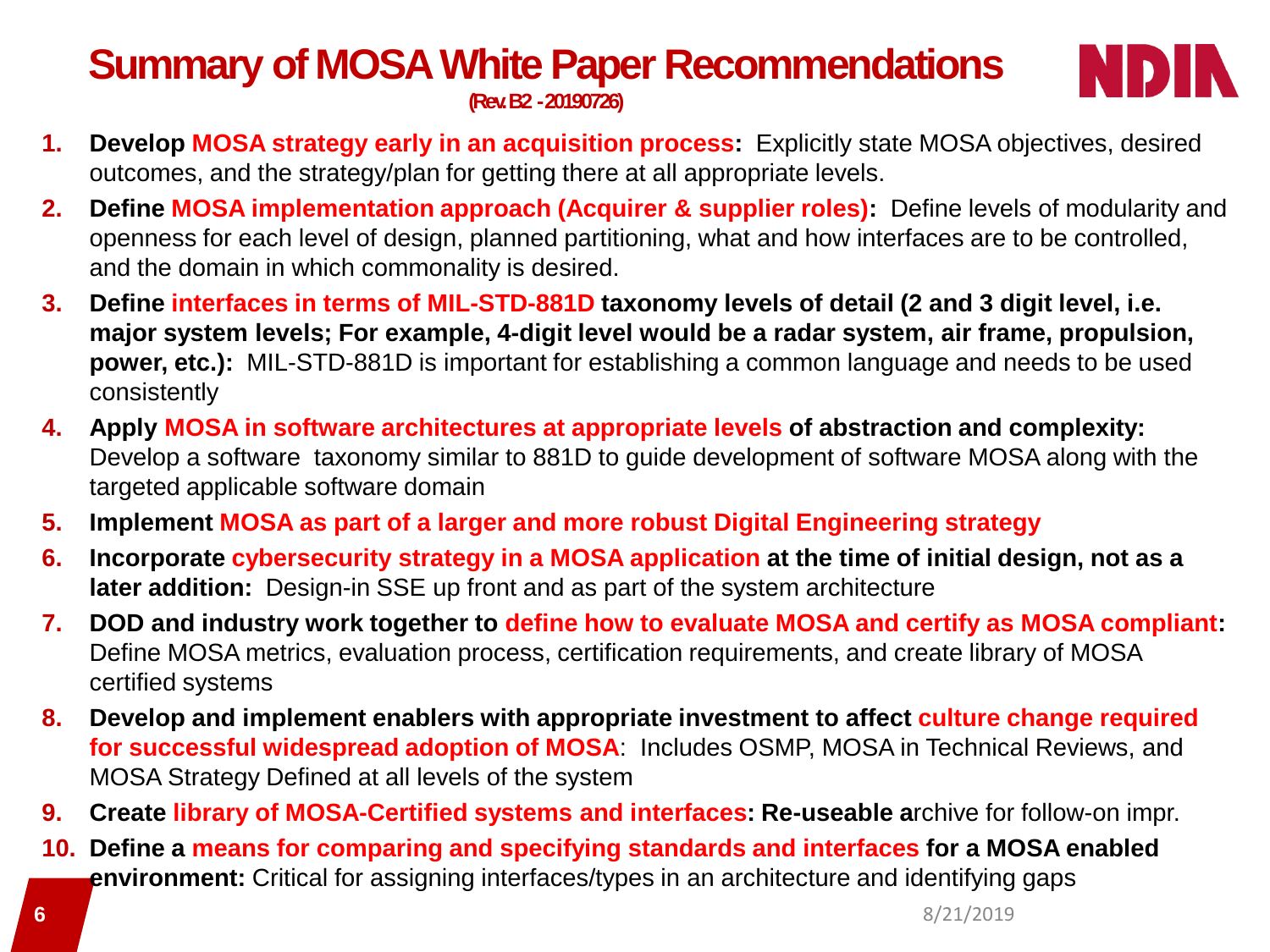**Architecture Committee Near-Term Discussion Topics**

- **Enterprise Architecture (EA) – Ed Moshinsky**
- **Mission Engineering, Including MIM Feeding EA – Ed Moshinsky**
- **Architecture for Standards – Tom Murphy**
- **What is the minimal set of data defining "openness"? – Phil Zimmerman via Tom Murphy**
- **Proper Segregation of Functional Design – Tom Murphy**
- **Meta Data – Tom Murphy**